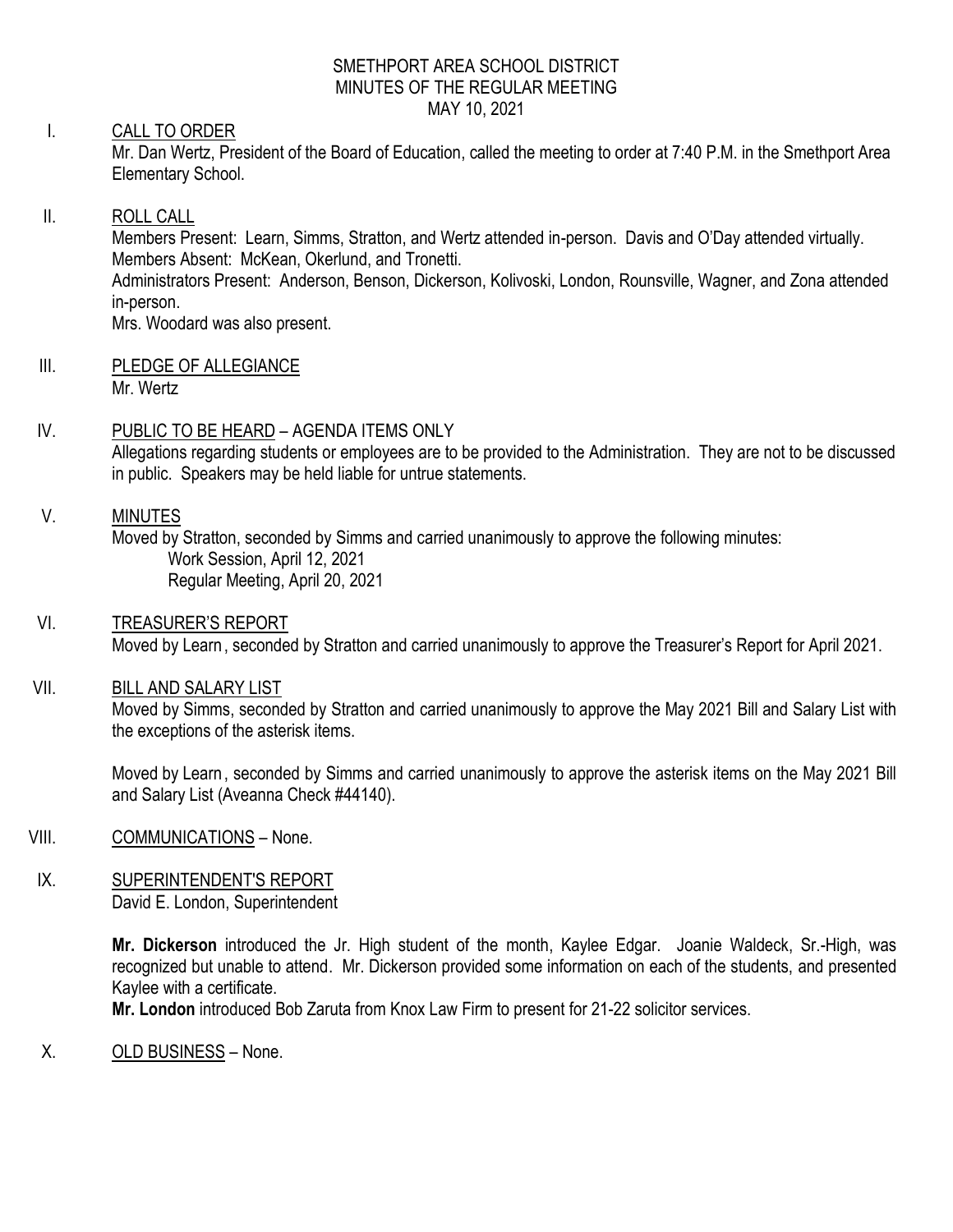#### XI. NEW BUSINESS

(Any new hires under New Business are hired subject to the restriction that the hire will not be finalized unless all of the ACT 168 requirements relative to provisional employment have been met. He/She shall not be permitted to work with or have direct contact with children until all of the mandates of ACT 168 of 2014 have been compiled and the results are determined to be satisfactory to the District).

1. Moved by Stratton, seconded by Davis and carried unanimously to approve the following Fall & Winter Sports Coach(es) for the 2021-22 school year: *The following stipulations shall apply to all supplemental positions and hires for the summer of 2021 and the 2021-2022 School Year. If the temporary work position, extra hours, season or activity is not completed, these*  positions will be paid on a pro-rated basis from the first date of student-involved activities/work until the end of the activity/work. SASD will *consider any future guidance on supplemental pay that clarifies an appropriate direction related to paying supplemental positions for activities not completed.*

2. Moved by Learn, seconded by Simms and carried unanimously to approve the following District Supplemental Positions for the 2021-22 school year: *The following stipulations shall apply to all supplemental positions and hires for the summer of 2021 and the 2021-2022 School Year. If the temporary work position, extra hours, season or activity is not completed, these positions will be paid on a pro-rated basis from the first date of student-involved activities/work until the end of the activity/work. SASD will consider any future guidance on supplemental pay that clarifies an appropriate direction related to paying supplemental positions for activities not completed.*

3. Moved by Davis, seconded by Stratton and carried 5-0 with one abstention (Learn) and three absent (McKean, Okerlund, and Tronetti) to approve the following depositories for the 2021-22 fiscal year:

| Hamlin Bank & Trust    | <b>PLGIT</b>                     |
|------------------------|----------------------------------|
| Northwest Savings Bank | <b>PSDLAF</b>                    |
| PA Invest              | Bank of New York/Mellon Trust Co |

4. Moved by Learn, seconded by Stratton and carried 5-0 with one abstention (Wertz) and three absent (McKean, Okerlund, and Tronetti) to approve Sue Wertz as an Elementary Teacher for the 2021-22 school year at Category 3, Step 14 effective August 20, 2021 at \$62,565. This position will be funded by the American Rescue Plan (ARP) to address the academic impact of lost instructional time.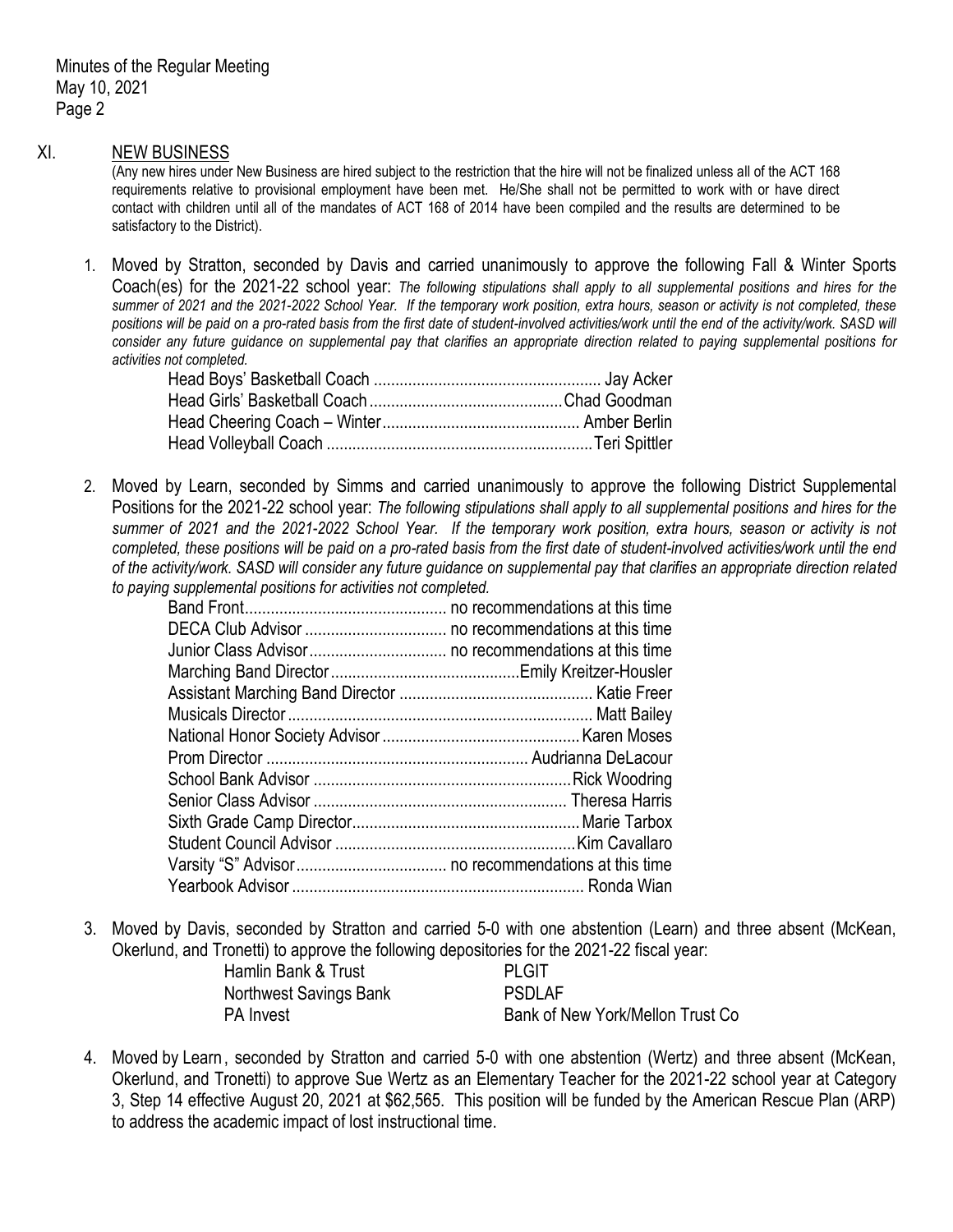- 5. Moved by Simms, seconded by Learn and carried unanimously to approve Kassie Rothermel as an Elementary Teacher for the 2021-22 school year at Category 1, Step 1 effective August 20, 2021 at \$45,654. This position will be funded by the American Rescue Plan (ARP) to address the academic impact of lost instructional time.
- 6. Moved by Learn, seconded by Stratton and carried unanimously to approve Justin Tanner as a High School PE Teacher for the 2021-22 school year at Category 1, Step 1 effective August 20, 2021 at \$45,654.
- 7. Moved by O'Day, seconded by Learn and carried unanimously to approve Laura Strawderman as a High School Math Teacher for the 2021-22 school year at Category 3, Step 5 effective August 20, 2021 at \$52,242. This position will be funded by the American Rescue Plan (ARP) to address the academic impact of lost instructional time.
- 8. Moved by Davis, seconded by Stratton and carried unanimously to appoint the following as Teachers for the Elementary Summer School Option Program to run July 6<sup>th</sup> – 29<sup>th</sup>, 2021 @ \$23/Homebound hourly rate (Staffing subject to adequate student enrollment). *The following stipulations shall apply to all supplemental positions and hires for the summer of 2021 and the 2021-2022 School Year. If the temporary work position, extra hours, season or activity is not completed, these positions will be paid on a pro-rated basis from the first date of student-involved activities/work until the end of the activity/work. SASD will consider any future guidance on supplemental pay that clarifies an appropriate direction related to paying supplemental positions for activities not completed.*
	-
	- Angela Alexis **Kassie Rothermel Contract Alexis Contract Alexis Contract Alexis Contract Alexis Contract Alexis Contract Alexis Contract Alexis Contract Alexis Contract Alexis Contract Alexis Contra**
- 9. Moved by Simms, seconded by Davis and carried unanimously to appoint the following as a Teacher for the Elementary Summer School Option Program to run July  $6<sup>th</sup> - 29<sup>th</sup>$ , 2021 @ the per diem rate as per contract (Staffing subject to adequate student enrollment). *The following stipulations shall apply to all supplemental positions and hires for the summer of 2021 and the 2021-2022 School Year. If the temporary work position, extra hours, season or activity*  is not completed, these positions will be paid on a pro-rated basis from the first date of student-involved activities/work until *the end of the activity/work. SASD will consider any future guidance on supplemental pay that clarifies an appropriate direction related to paying supplemental positions for activities not completed.*
	- Haley Valenti
- 10. Moved by Learn, seconded by Stratton and carried unanimously to approve the following addition(s) to the Substitute Support Staff list for the 2020-21 school year (pending proper paperwork):
	- Morgan Causer, Port Allegany, Clerical/Teacher's Aide
- 11. Moved by Simms, seconded by Davis and carried unanimously to approve the following addition(s) to the C.L. McKeirnan's Substitute Bus/Van Driver list for the 2020-21 school year (pending proper paperwork):
	- Brian Austin, Smethport, Bus/Van **Barb Barb Dillenbeck, Smethport, Van**
- 12. Moved by Learn, seconded by O'Day and carried unanimously to approve the following as Substitute Summer Help for the Custodial / Maintenance Department at a rate of \$8.50/hr: *The following stipulations shall apply to all supplemental positions and hires for the summer of 2021 and the 2021-2022 School Year. If the temporary work position, extra hours, season or activity is not completed, these positions will be paid on a pro-rated basis from the first date of studentinvolved activities/work until the end of the activity/work. SASD will consider any future guidance on supplemental pay that clarifies an appropriate direction related to paying supplemental positions for activities not completed.*
	- Joni Britton, Smethport
	- Sandra Schermerhorn, Smethport
	- Bill Young, Smethport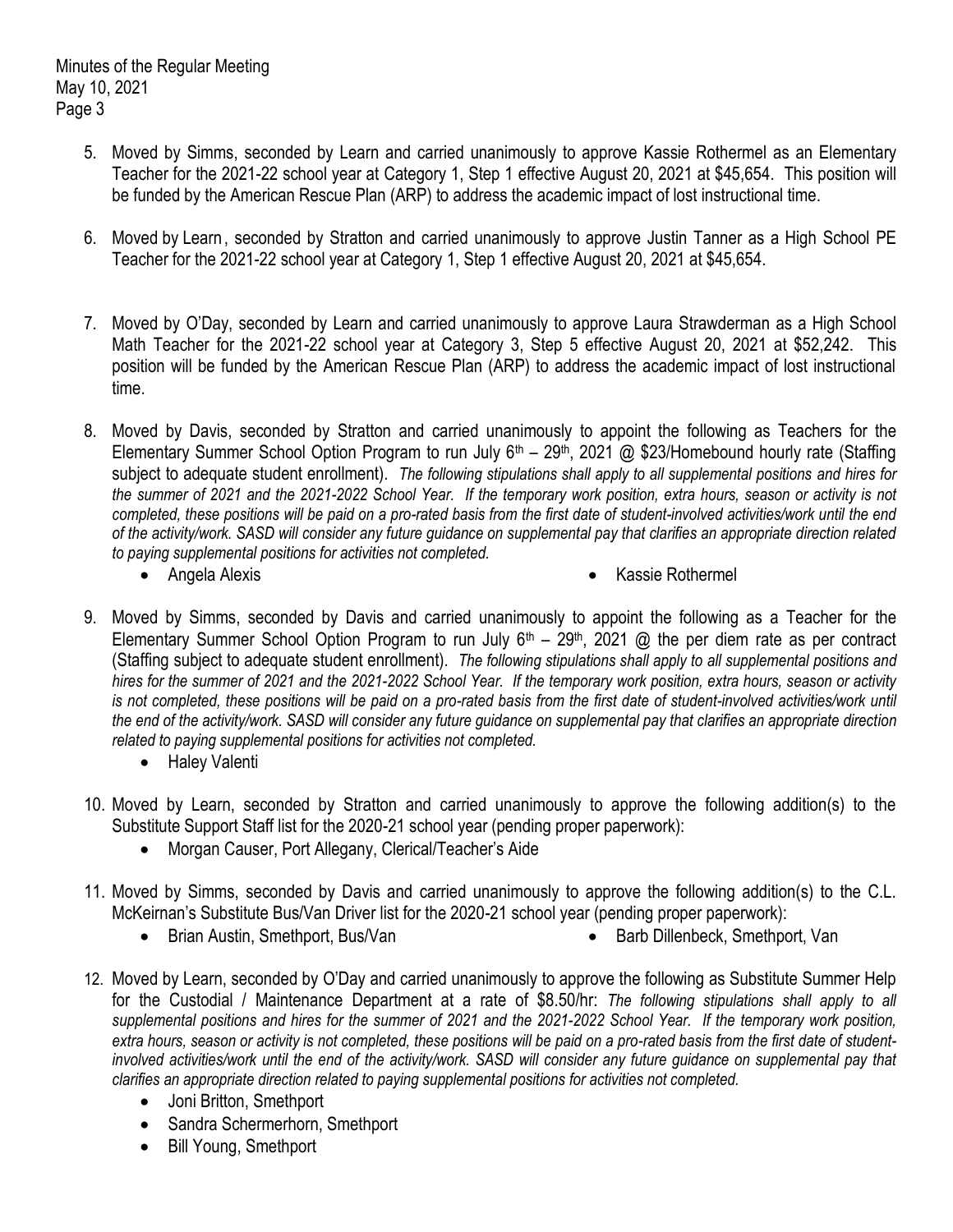- 13. Moved by Stratton, seconded by Learn and carried unanimously to approve up to twenty (20) additional hours for each of the nurses, Mrs. Costa and Mrs. Colley, for the summer of 2021 to implement the immunization requirements at their per diem rates. *The following stipulations shall apply to all supplemental positions and hires for the summer of 2021 and the 2021-2022 School Year. If the temporary work position, extra hours, season or activity is not completed, these positions will be paid on a pro-rated basis from the first date of student-involved activities/work until the end of the activity/work. SASD will consider any future guidance on supplemental pay that clarifies an appropriate direction related to paying supplemental positions for activities not completed.*
- 14. Moved by Simms, seconded by Learn and carried unanimously to approve Shane Locke for Summer Technology help for up to 25 days total at a rate of \$125/day. *The following stipulations shall apply to all supplemental positions and hires for the summer of 2021 and the 2021-2022 School Year. If the temporary work position, extra hours, season or activity*  is not completed, these positions will be paid on a pro-rated basis from the first date of student-involved activities/work until *the end of the activity/work. SASD will consider any future guidance on supplemental pay that clarifies an appropriate direction related to paying supplemental positions for activities not completed.*
- 15. Moved by Learn, seconded by Stratton and carried unanimously to approve the list of Seniors for graduation pending completion of all graduation requirements.
- 16. Moved by O'Day, seconded by Davis and carried unanimously to approve a tentative Proposed General Fund Budget for the 2021-22 fiscal year in the amount of \$17,964,447.
- 17. Moved by Stratton, seconded by Simms and carried unanimously to approve the 2021-22 Seneca Highlands Career and Technical Center Operating Budget in the amount of \$2,344,744. (Our estimated share is \$210,943).
- 18. Moved by Stratton, seconded by Learn and carried 5-0 with one abstention (Davis) and three absent (McKean, Okerlund, and Tronetti) to approve the Seneca Highlands I.U.9 General & Janitorial Co-op Bid orders for the 2021- 22 school year:

| <b>General Supplies</b>           | Total          |
|-----------------------------------|----------------|
| <b>Cascade School Supply</b>      | 4,415.84       |
| <b>Contract Paper Company</b>     | 7,836.00       |
| <b>Kurtz Brothers</b>             | 6,636.67       |
| Nat'l Art & School Supply         | 6,850.50       |
| Fastenal                          | \$<br>975.17   |
| <b>School Specialty</b>           | \$<br>1,433.86 |
| Janitor's Supply                  | 330.00         |
| <b>Grand Total</b>                | \$28,478.04    |
| (\$10,977.27 decrease from 20-21) |                |

Janitorial Supplies Total Janitors Supply-Cafeteria  $$ 42.40$ Janitors Supply  $$ 7,389.36$ Grand Total **\$ 7,431.76** (\$2,596.63 increase from 20-21)

- 19. Moved by Learn, seconded by Simms and carried 5-0 with one abstention (Davis) and three absent (McKean, Okerlund, and Tronetti) to approve a contract with Seneca Highlands I.U.9 for Psychological Services at \$75.00/hour for the 2021-22 school year.
- 20. Moved by Davis, seconded by Stratton and carried unanimously to approve a one-year renewal with Nutrition Inc. for the 2021-22 school year.
- 21. Moved by Simms, seconded by Davis and carried unanimously to appoint Crystal Woodard as School Board Treasurer for the 2021-22 fiscal year at a salary of \$1,000.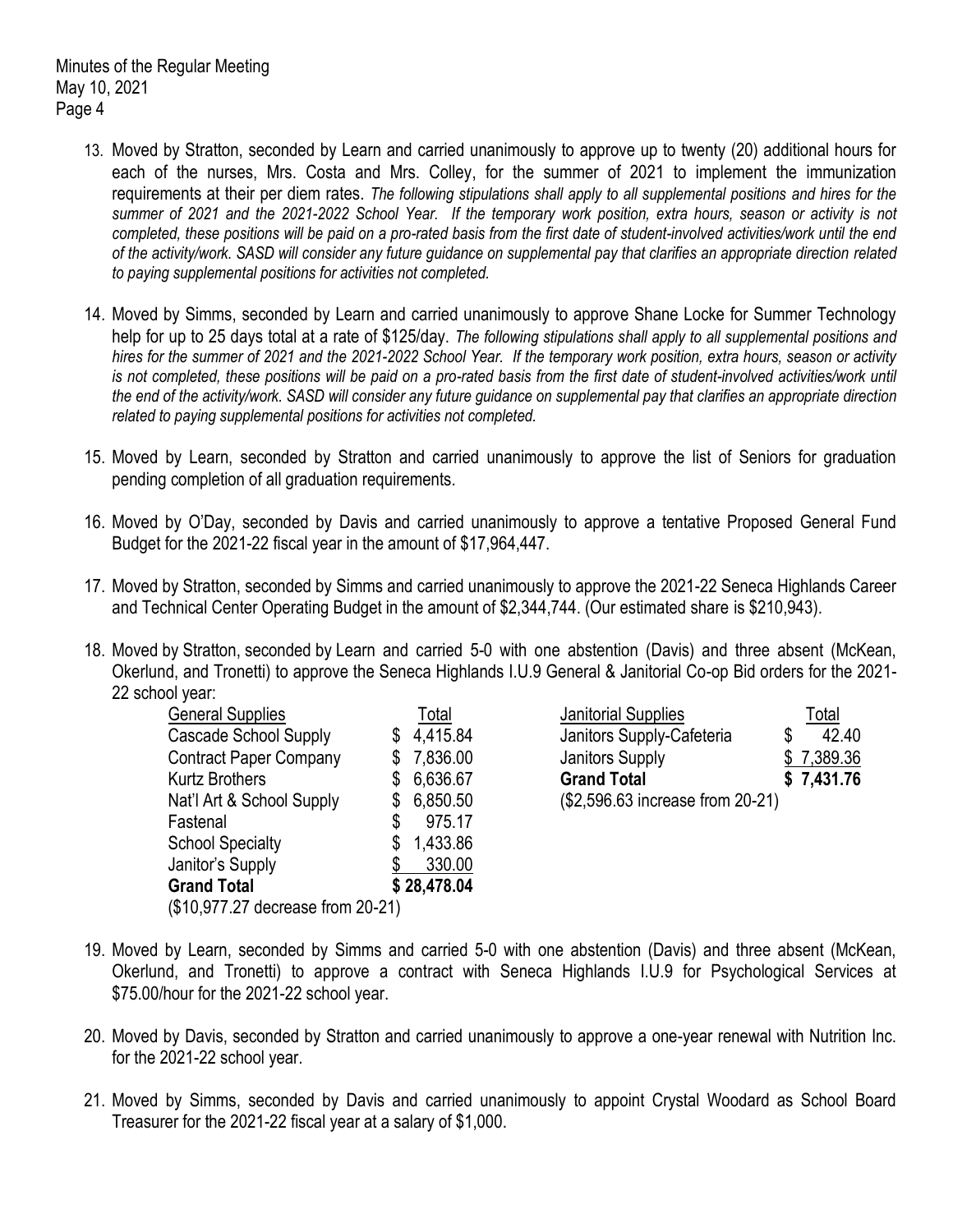- 22. Moved by Stratton, seconded by Learn and carried unanimously to appoint Jeffrey Wagner as School Board Secretary for the 2021-22 fiscal year at a salary of \$1,000.
- 23. Moved by Learn, seconded by Simms and carried unanimously to approve a ticket price increase for Athletic Sports for the 2021-22 school year as follows:
	- Adults \$4.00 (increase of \$1.00)
	- Students \$2.00 (increase of \$1.00)
	- Seniors \$2.00 (increase of \$1.00)
- 24. Moved by Stratton, seconded by Davis and carried unanimously to approve the 6<sup>th</sup> Grade Field Trip to Elk Lick Scout Camp for May  $19<sup>th</sup> - 21<sup>st</sup>$ , 2021 for 6<sup>th</sup> Grade Camp.
- 25. Moved by Learn, seconded by Simms and carried unanimously to approve a FMLA Leave of Absence for Colleen McClain, for a family member, for intermittent days starting April 26, 2021.
- 26. Moved by Simms, seconded by Learn and carried unanimously to approve the MOU's for Year-long Temporary Substitute Employees for the 2021-22 school year, due to the pandemic, from the Smethport Area Education Association and the Smethport Area Educational Support Professionals Association.
- 27. Moved by Stratton, seconded by Learn and carried unanimously to approve the following policies:
	- #137.1 Extra Curricular Participation by Home Education Students
	- #150 Title 1 Comparability of Services
	- #626 Federal Fiscal Compliance with attachments
	- #810.1 School Bus Drivers and School Commercial Motor Vehicle Drivers
	- #810.3 School Vehicle Drivers
- 28. Moved by Simms, seconded by Davis and carried 5-0 with one abstention (Wertz) and three absent (McKean, Okerlund, and Tronetti) to approve an agreement with The Behavior Health Alliance of Rural PA.
- 29. Moved by Davis, seconded by Stratton and carried unanimously to approve the appointment of Buffamante Whipple Buttafaro, P.C. as School Auditor for a proposed estimated fee of \$20,600 to audit the fiscal year ended June 30, 2021 plus an estimated fee of \$1,200 for review of the AFR as required by PDE. (The proposal assumes a Federal Single Audit will be required.)
- 30. Moved by Learn, seconded by Davis and carried unanimously to approve the appointment of Dr. Laemmer as School Dentist for the 2021-22 school year at \$15.00/student exam.
- 31. Moved by Stratton, seconded by Simms and carried unanimously to approve UPMC Cole for school physician services for the 2021-22 fiscal year at a rate of \$18.00 per physical and \$100 per football game.
- 32. Moved by Learn, seconded by Davis and carried unanimously to approve a Letter of Resignation from Julia Anderson, Director of Special Education, effective June 30, 2021 and contingent on her employment at another employer.
- 33. Moved by O'Day, seconded by Stratton and carried unanimously to approve a Letter of Resignation from Sarah Cheatle effective June 9, 2021.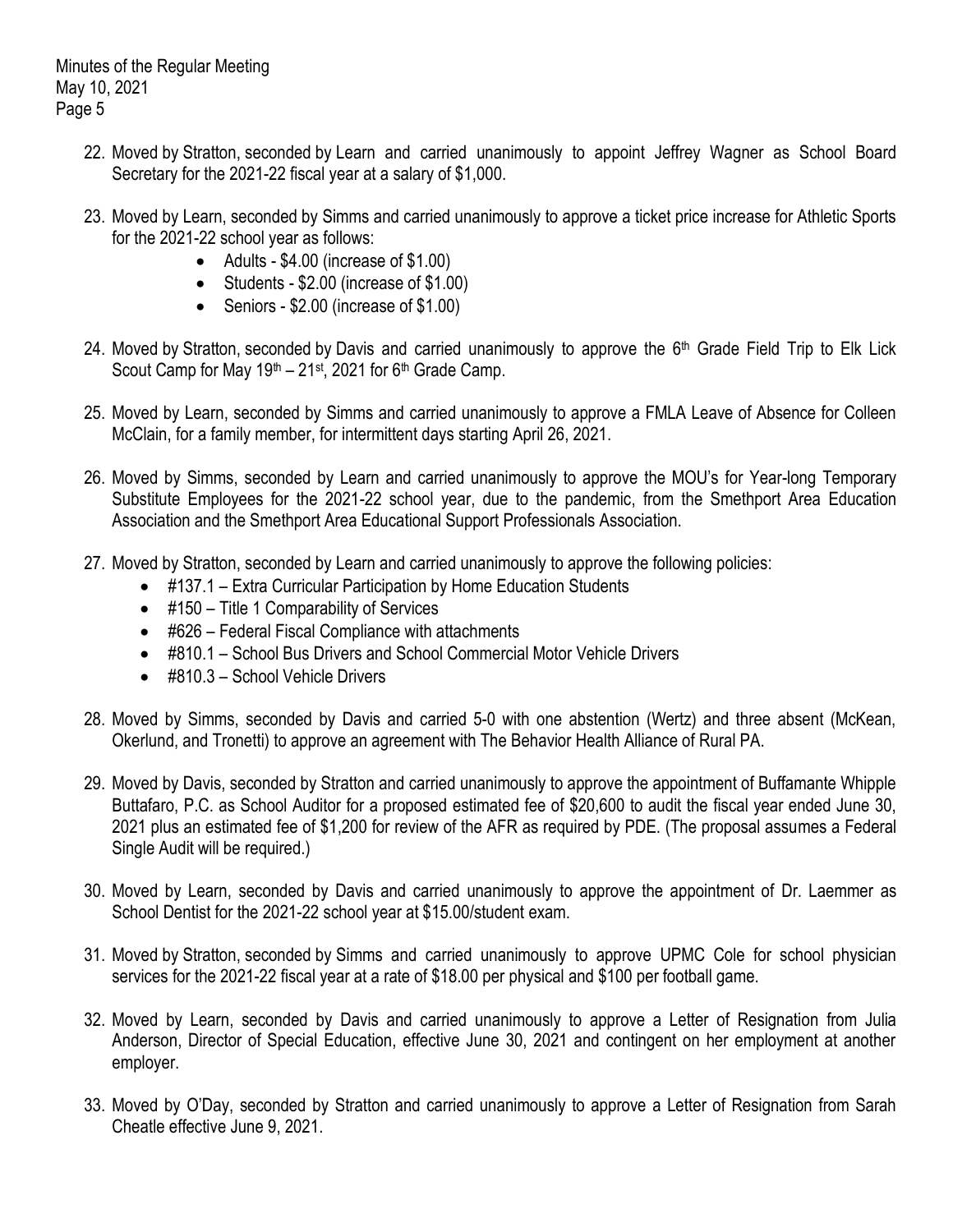- 34. Moved by Learn, seconded by Simms and carried unanimously to approve a Letter of Resignation, for retirement purposes, from Margaret Hewitt effective June 3, 2021.
- 35. Moved by Learn, seconded by O'Day and carried unanimously to approve Knox McLaughlin Gornall & Sennett, P.C. as the Law Firm for legal services for the 2021-22 fiscal year according to the terms outlined in the Districts' Request for Proposal and in Knox Law provided response to the RFP.

## **INFORMATION ITEMS:**

- May 3: Presentation Solicitor Services Sweet/Stevens/Katz/Williams
- $\triangleright$  May 3 7, 2021 is Teacher and Staff Appreciation Week with May 4<sup>th</sup> being Teacher Appreciation Day
- $\triangleright$  May 6 12, 2021 is School Nurses Week with May 12<sup>th</sup> being School Nurses Day
- May 10: Presentation Solicitor Services Knox Law
- $\triangleright$  Keating Township Tax Collector, Sandra Vossler, will appoint Dawn Babcock as Deputy Tax Collector

# **COMMENDATIONS**:

- Congratulations to the following Students of the Month Kaylee Edgar, Jr. High and Joanie Waldeck, Sr.-High.
- Congratulations to the Seneca Highlands CTC National Technical Honor Society inductees who were inducted on April 22, 2021:
	- Hayley Durphy
	- Alexandria Norris
	- Brian Tanner
- $\triangleright$  The PA Envirothon Challenge was held virtually on April 14<sup>th</sup>. Students worked in teams of five and they were tested on the following areas: Soils & Land Use, Forestry, Aquatics, Wildlife and Current Environmental Issues. The McKean County Conservation District along with other PA counties are in charge of the event and put together all of the details for the event. We had two teams participate this year. Congratulations to our team made up of our seniors for taking 2nd place:
	- **Senior Team: Swamp Grass** Kyler Alexis, Chase Burdick, Kassidy DiDomizio, Parker Jack, and Jordan Pavlock.
	- **9<sup>th</sup> Grade Team: Sassy Salamanders** Brennan Donovan, Madison Faes, Jaidyn Goodman, Emily Higley, and Ruth Line.
- $\triangleright$  The Egg drop Challenge for 4th and 5th graders was completed. The 4<sup>th</sup> Grade team had four finalist teams: Team A consisted of Jacob Custer, Ava Raszmann, and Owen Szuba; Team B consisted of Wyatt Hungiville, Ayla O'Connell, and Cassidy Szuba; Team C consisted of Andrew Benson, Kenley Okerlund, and Mariah Tanner; Team D consisted of Trent Howard, Deater Martin, and Holden Smith. The results were:
	- 1<sup>st</sup> Place: Team D Trent Howard, Deater Martin, and Holden Smith
	- 2<sup>nd</sup> Place: Team A Jacob Custer, Ava Raszmann, and Owen Szuba